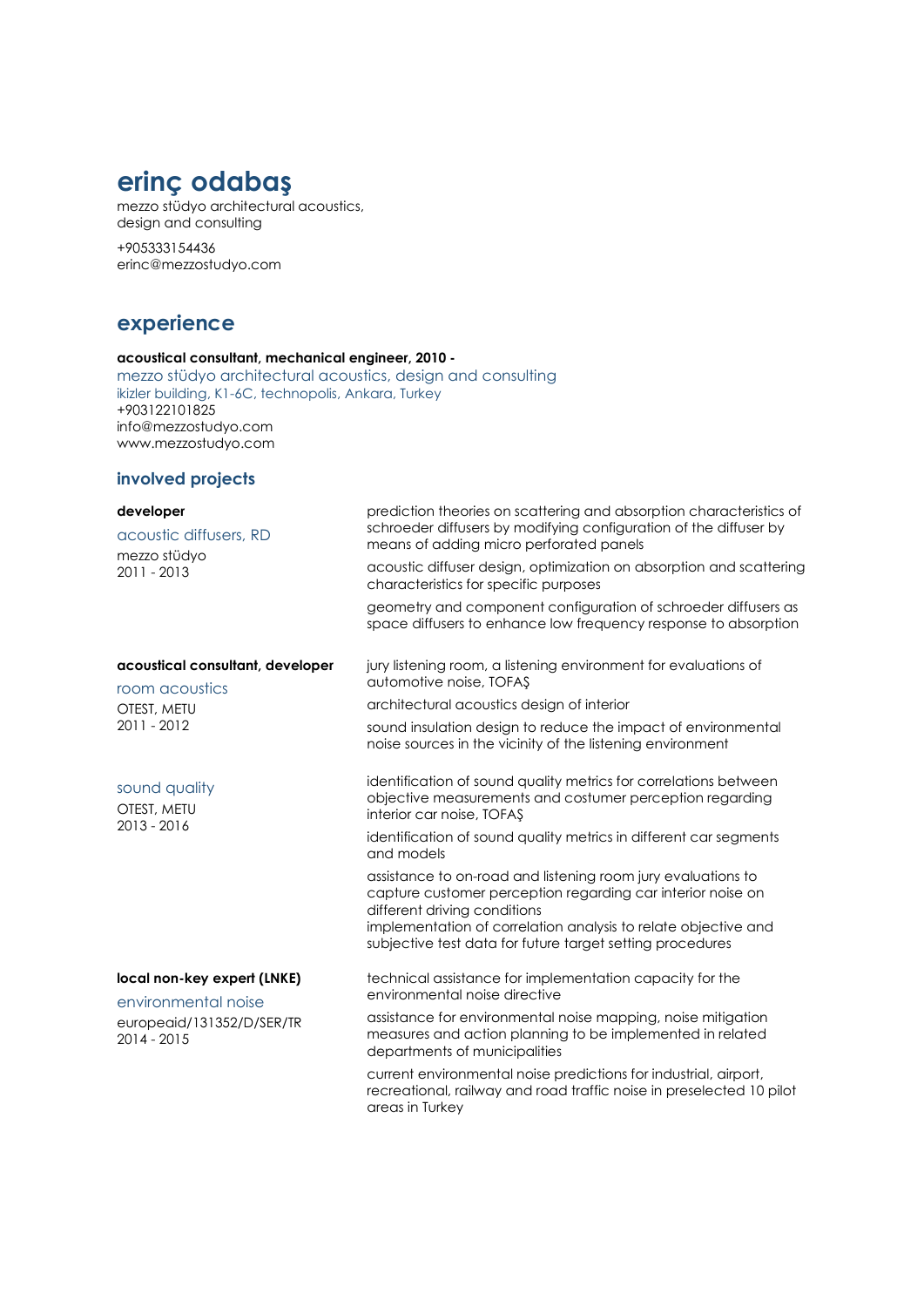decision making for noise mitigation measures and action planning to reduce the impact of environmental noise in pilot areas' agglomerations

### education

| Yeditepe University, İstanbul, Turkey<br>Ph.D 2013 -<br>mechanical engineering                 |                                                                                                                  |
|------------------------------------------------------------------------------------------------|------------------------------------------------------------------------------------------------------------------|
| cgpa                                                                                           | 3.92/4.00                                                                                                        |
| thesis proposal                                                                                | "noise generation characteristics of snake skin under light contact<br>conditions"                               |
| supervisor                                                                                     | assist. prof. dr. a. bahadır özcan                                                                               |
| Middle East Technical University, Ankara, Turkey<br>M.Sc 2009 - 2012<br>mechanical engineering |                                                                                                                  |
| cgpa                                                                                           | 3.57/4.00                                                                                                        |
| thesis submitted                                                                               | "prediction on absorption and scattering characteristics of<br>acoustic diffusers with micro perforated panels"" |
| supervisor                                                                                     | prof. dr. mehmet çalışkan                                                                                        |

Middle East Technical University, Ankara, Turkey B.Sc 2004 - 2009 mechanical engineering cgpa 3.03/4.00

## publications

#### articles in ISI-INDEXED journals

- Sü Gül, Z., Odabaş E. & Çalışkan M. "Comparative Evaluation of Ray Tracing and Diffusion Equation Modeling in Room Acoustics Design of Subway Stations." Acoustics Australia, 48.1 (2020): 93-105. SCI-E
- Sü Gül, Z., Odabaş E., Xiang N. & Çalışkan M. "Diffusion Equation Modeling for Sound Energy Flow Analysis in Multi Domain Structures." Journal of Acoustical Society of America, 145.4 (2019): 2703- 2717. SCI (special issue cover page image) "Special Issue on Room Acoustics Modeling and Auralization"

#### conference presentations and refereed proceedings

- Odabaş, E. & Caliskan, M. "Vıbration Isolation System Design for a Scanning Electron Microscope." Proceedings of 13th National Acoustics Congress (TAKDER), Diyarbakır, Turkey, 17-18 October 2019.
- Odabaş, E. & Caliskan, M. "Raised Steel Platform Design for an Air Handling Unit." Proceedings of 13th National Acoustics Congress (TAKDER), Diyarbakır, Turkey, 17-18 October 2019.
- Sü Gül, Z., Sinal, Ö. & Odabaş, E. "Acoustical Comfort in Technology Offices: The Case of BASF Turk Office." Proceedings of 13th National Acoustics Congress (TAKDER), Diyarbakır, Turkey, 17-18 October 2019.
- Sü Gül, Z., Odabaş E. & Çalışkan, M. "Single versus Multi-domain Analysis in Diffusion Equation Modeling for Sound Field Analysis of Distinct Room Shapes." (Invited Paper) Proceedings of 21st International Congress on Acoustics (ICA 2019), Aachen, Germany, 9-13 September 2019.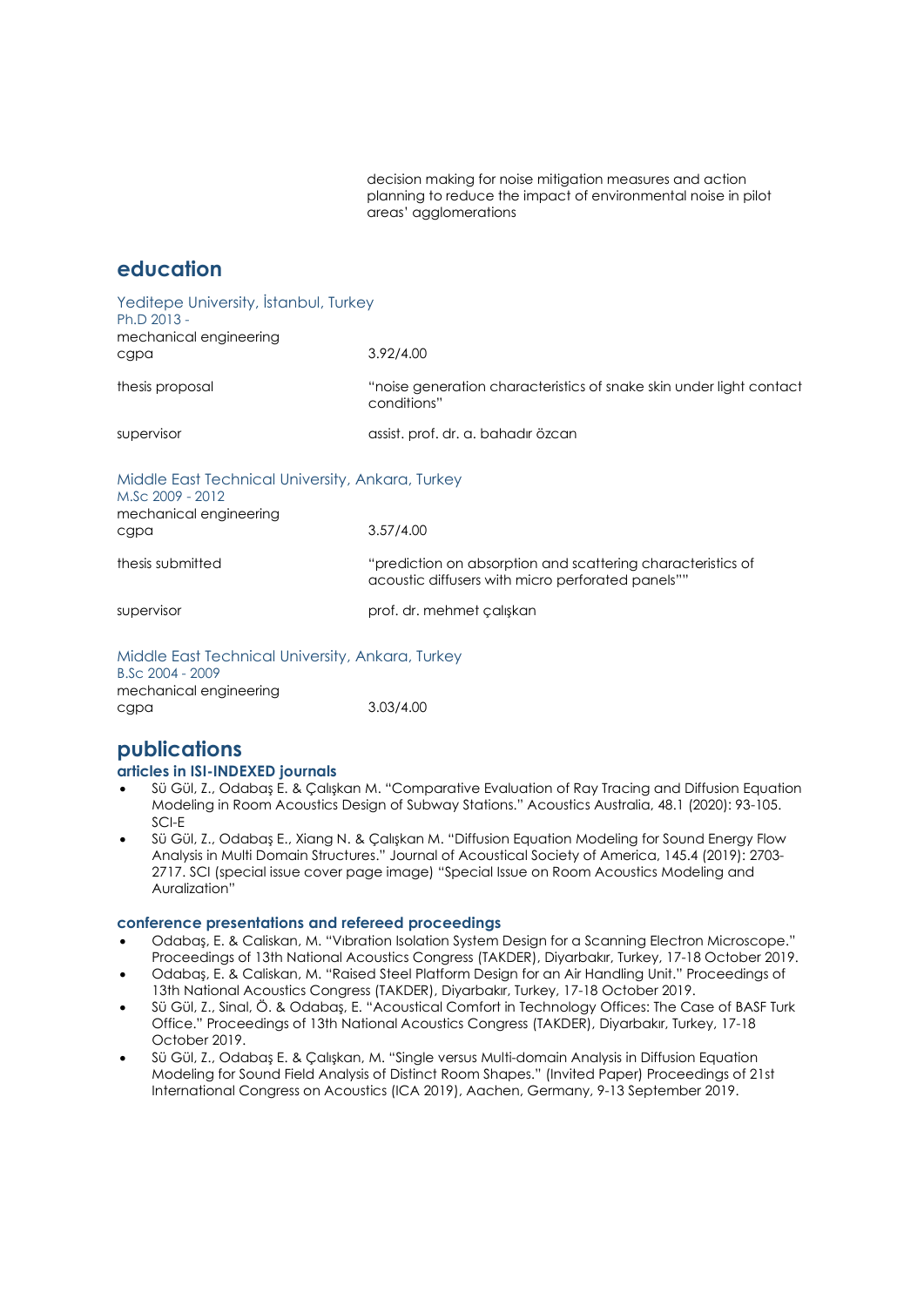- Sü Gül, Z., Odabaş E. & Çalışkan, M. "Acoustical Assessment of Subway Stations by Diffusion Equation Modeling." Proceedings of Wespac 2018: the 13th Western Pacific Conference on Acoustics, New Delhi, India, 11-15 November 2018.
- Sü Gül, Z., Odabas, E., Nursal Meriç, I. & Caliskan, M. "Acoustical Design of İzmir Opera House." International Symposium on Musical and Room Acoustics (ISMRA2016), La Plata, Buenos Aires, Argentina, 11-13 September 2016.
- Odabas, E., Bakirci, Ş., E. & Caliskan, M. "Noise Control and Mapping due to Noise Radiation from the Energy Center in a Winter Sports Facility." Proceedings of 10th National Acoustics Congress (TAKDER), YTU, İstanbul, Turkey, 16-17 December 2013.
- Odabas, E., Caliskan, M., Girgin Z. & Ozkan A. (2013, September). "Acoustical Design and Experimental Validation of an NVH Listening Room." Internoise 2013, Innsbruck, Austria, 15-18 September 2013.
- Odabas, E. & Caliskan, M. "Incorporation of Double Leaf Micro Perforated Panels into Schroeder Diffusers as a Space Absorber." InterNoise 2012, NYC, NY, USA, 19-22 August 2012.
- Odabas, E., Su Gul, Z., & Caliskan, M. "Acoustical Design of Dogramacizade Ali Pasa Mosque and Assessment of Acoustical Characteristics by Real Size Measurements." Proceedings of 9th National Acoustics Congress (TAKDER), METU, Ankara, Turkey, 26-27 May, 2011.
- Unal, A., Odabas, E., & Caliskan, M. (2011, May). "Design of Folded Horns by Linear Graph Technique and Finite Element Modeling." Proceedings of 9th National Acoustics Congress (TAKDER), METU, Ankara, Turkey, 26-27 May, 2011.

### other publications

### master thesis

 "predictions on absorption and scattering characteristics of acoustic scatterers modified with micro-perforated panels", september 2012, middle east technical university (METU), ankara, turkey

### professional affiliations

| <b>INCE, USA</b> | $2012 -$                                |
|------------------|-----------------------------------------|
| mmo membership   | chamber of mechanical engineers, 2010 - |
| takder           | Acoustical society of turkey, 2011 -    |

### memberships

| METU bridge society  | 2004 - 2006                                                  |
|----------------------|--------------------------------------------------------------|
| METU music society   | 2004 - 2006                                                  |
| METU musical society | music director, orchestra director, bass player, 2009 - 2011 |

### languages

excellent level of written and spoken Turkish (native) excellent level of written and spoken English

### skills

| acoustic design tools<br>cad tools<br>programming languages<br>modelling tools<br>editing tools | odeon, catt acoustics, insul, zorba, dirac, imni, candaA<br>autocad, keycreator, sketchup, solidworks<br>python, matlab, c<br>matlab, mathcad, comsol multiphysics<br>ms office, adobe illustrator, adobe photoshop, corel drw |
|-------------------------------------------------------------------------------------------------|--------------------------------------------------------------------------------------------------------------------------------------------------------------------------------------------------------------------------------|
| research interests                                                                              | architectural acoustics<br>vibration isolation and noise control<br>theoretical approaches in physics                                                                                                                          |
| personal skills                                                                                 | playing piano for 25 years, playing bass guitar for 19 years<br>composing, arranging, performing music                                                                                                                         |